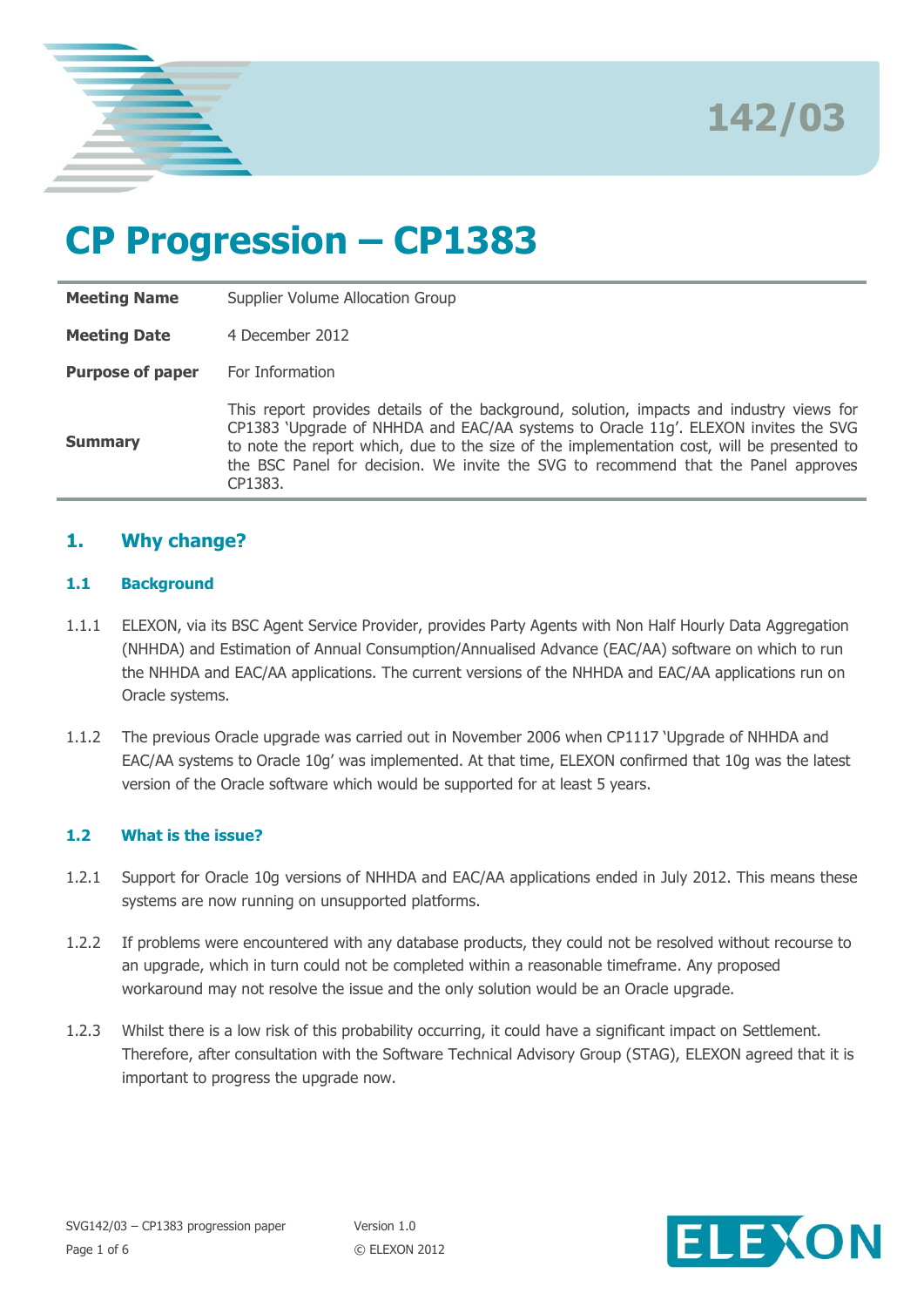

## **2. Solution**

- 2.1 Updating the NHHDA and EAC/AA systems requires a Change Proposal (CP). Therefore, ELEXON raised CP1383 on 26 October 2012.
- 2.2 CP1383 proposes to upgrade NHHDA and EAC/AA systems to the latest available version of Oracle, which is version 11g.

## **3. Industry views**

- 3.1 CP1383 was issued for participant Impact Assessment via CPC00719. We received nine responses of which eight agreed and one was neutral.
- 3.2 The breakdown of responses is shown in the following table. You can find the full collated participant responses to CP1383 in Attachment A or on the BSC Website [here.](http://www.elexon.co.uk/change-proposal/cp1383/)

| <b>Respondent role</b>                                                              |     | <b>Supports CP?</b>      |                |  |
|-------------------------------------------------------------------------------------|-----|--------------------------|----------------|--|
|                                                                                     | Yes | <b>No</b>                | <b>Neutral</b> |  |
| <b>Distributors</b>                                                                 |     | $\overline{\phantom{a}}$ | ۰              |  |
| Party Agent (e.g. Data Collector, Data Aggregator, Meter Operator)                  |     | -                        |                |  |
| <b>Suppliers</b>                                                                    |     | -                        |                |  |
| Mixed (i.e. two or more of Supplier, generator, trader, Party Agent or Distributor) |     | ۰                        |                |  |
| <b>Total</b>                                                                        | 8   | 0                        |                |  |

- 3.2 No respondents were against the changes proposed by CP1383. The respondents who agreed with the CP believed that the change is a necessity in order to ensure that a supported operating system is available, and to mitigate the risks associated with running on an obsolete infrastructure.
- 3.3 Some respondents had questions surrounding the change and these are summarised in the following table along with ELEXON's response. Once we had provided the clarifications we received no further comments.

| <b>Respondent's query</b>             | <b>ELEXON's response</b>                                                                              |
|---------------------------------------|-------------------------------------------------------------------------------------------------------|
| received by NHHDAs will be changed    | Do ELEXON anticipate that any of The change will impact NHHDAs' systems only, and relates only to the |
| as a result of this change or is this | the data flows that are either sent or $\vert$ versions of software they are running.                 |
| merely of impact to them and their    | This change will not have any impact on the flow structures that NHHDAs                               |
| systems?                              | either receive or send.                                                                               |

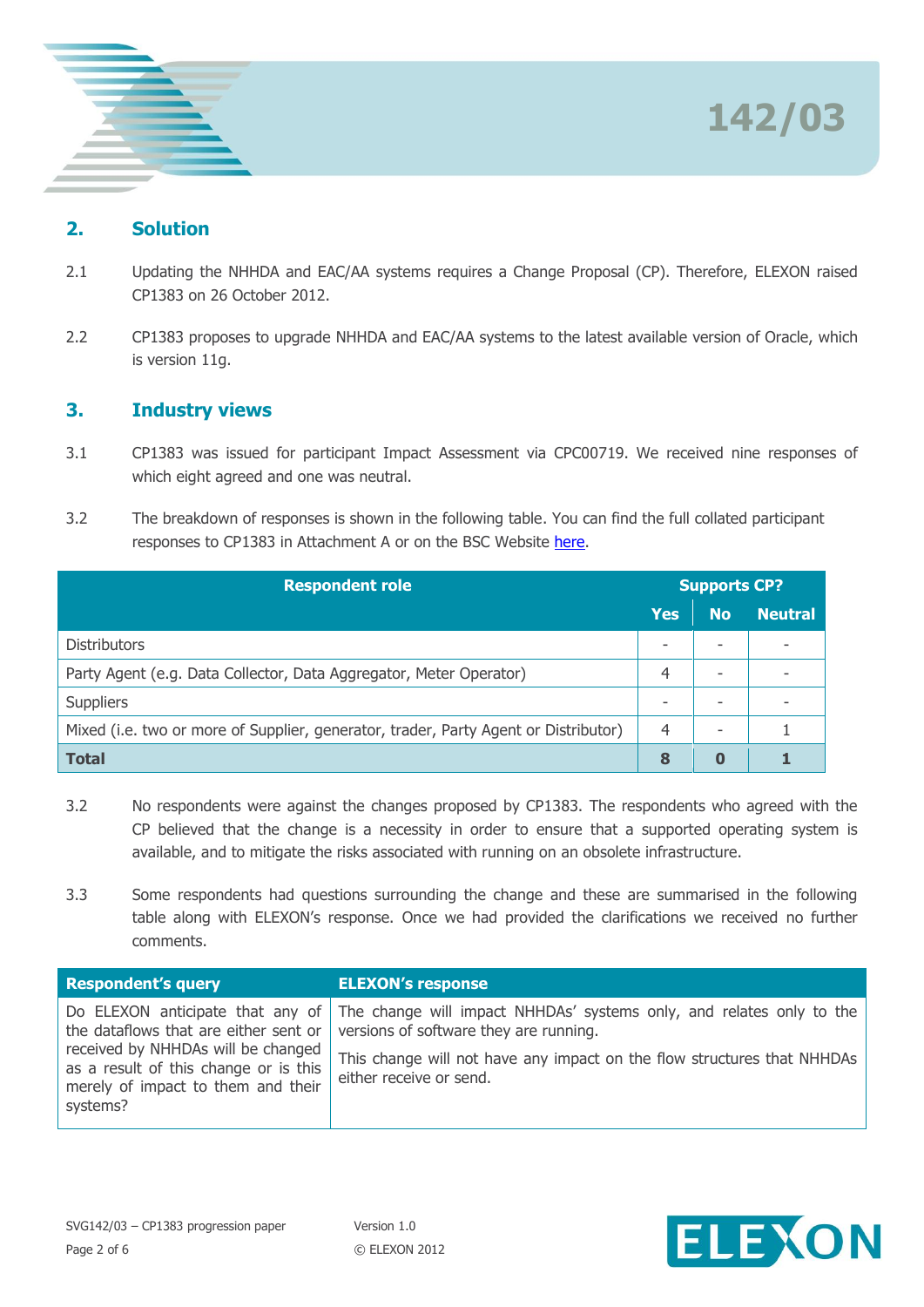# **142/03**

| <b>Respondent's query</b>                                                                                                                                                                                                                                                                                 | <b>ELEXON's response</b>                                                                                                                                                                                                                                                                                                                                                                                                                                                          |
|-----------------------------------------------------------------------------------------------------------------------------------------------------------------------------------------------------------------------------------------------------------------------------------------------------------|-----------------------------------------------------------------------------------------------------------------------------------------------------------------------------------------------------------------------------------------------------------------------------------------------------------------------------------------------------------------------------------------------------------------------------------------------------------------------------------|
| Please advise if ELEXON are aware<br>of how this may affect the<br>performance of systems, and if the<br>change may mean our current<br>hardware needs to be upgraded?                                                                                                                                    | Hardware impacts $-$ Yes. The link below gives the pre-installation<br>requirements for Oracle 11g (the targeted Operating System (OS) for<br>upgrade) when running on the Solaris Operating System. The information<br>will allow NHHDAs to understand what hardware is required to be able to<br>run the upgraded software.                                                                                                                                                     |
| Additionally, does this upgrade mean<br>that a specific Operating System<br>version will be required?                                                                                                                                                                                                     | http://docs.oracle.com/cd/B28359_01/install.111/b32068/pre_install.htm#i<br>1011296                                                                                                                                                                                                                                                                                                                                                                                               |
|                                                                                                                                                                                                                                                                                                           | Operating System impacts $-$ Yes. There are no major impacts on the OS;<br>however there are a few patches that need to be installed. A quick extract<br>below will be detailed in the installation guide for the software:                                                                                                                                                                                                                                                       |
|                                                                                                                                                                                                                                                                                                           | The following patches are to be updated for Oracle DB -11g compatibility:                                                                                                                                                                                                                                                                                                                                                                                                         |
|                                                                                                                                                                                                                                                                                                           | 120753-06: SunOS 5.10: Microtasking libraries (libmtsk) patch<br>$\bullet$                                                                                                                                                                                                                                                                                                                                                                                                        |
|                                                                                                                                                                                                                                                                                                           | 139574-03: SunOS 5.10: file crle Idd stings elfdump patch<br>$\bullet$                                                                                                                                                                                                                                                                                                                                                                                                            |
|                                                                                                                                                                                                                                                                                                           | 141444-09, 141414-02<br>$\bullet$                                                                                                                                                                                                                                                                                                                                                                                                                                                 |
|                                                                                                                                                                                                                                                                                                           | 119963-14: SunOS 5.10: Shared library patch for C++<br>$\bullet$                                                                                                                                                                                                                                                                                                                                                                                                                  |
|                                                                                                                                                                                                                                                                                                           | 124861-15: SunOS 5.10 Compiler Common patch for Sun C C++                                                                                                                                                                                                                                                                                                                                                                                                                         |
|                                                                                                                                                                                                                                                                                                           | The following patch is to be updated for Oracle OFM -11g compatibility:                                                                                                                                                                                                                                                                                                                                                                                                           |
|                                                                                                                                                                                                                                                                                                           | patch 144540-01                                                                                                                                                                                                                                                                                                                                                                                                                                                                   |
|                                                                                                                                                                                                                                                                                                           | Performance impacts - 'Acceptable performance impacts'. Though the<br>impact is driven by Oracle products, they may result in changes to the<br>NHHDA and EAC/AA software. From Party Agents' point of view, the<br>Service Provider will deliver the software performance tested on a similar<br>size of their data. So if the Service Provider's testing identifies any<br>performance impacts on the software, the solution will also be available<br>along with the delivery. |
| Within the ScottishPower/Iberdrola<br>Technical blueprint, the preferred<br>Operating System is specified as AIX.<br>Is there any potential for an AIX<br>compatible version of the NHHDA<br>EAC/AA application being developed?                                                                          | ELEXON takes advice from the STAG regarding the technical requirements<br>for NHHDAs. To date, there has been no discussion for support for AIX.<br>Given this request however, ELEXON could take this back to the STAG and<br>assess the feasibility of supporting AIX under a future release.                                                                                                                                                                                   |
| other<br>addition,<br>regulatory<br>In<br>applications (an example being St<br>Clements' SONET application) have<br>recently been upgraded to Oracle<br>11g/ AIX 6.1. Has any consideration<br>been given to aligning software<br>releases/technology<br>stacks<br>with<br>other regulatory applications? |                                                                                                                                                                                                                                                                                                                                                                                                                                                                                   |

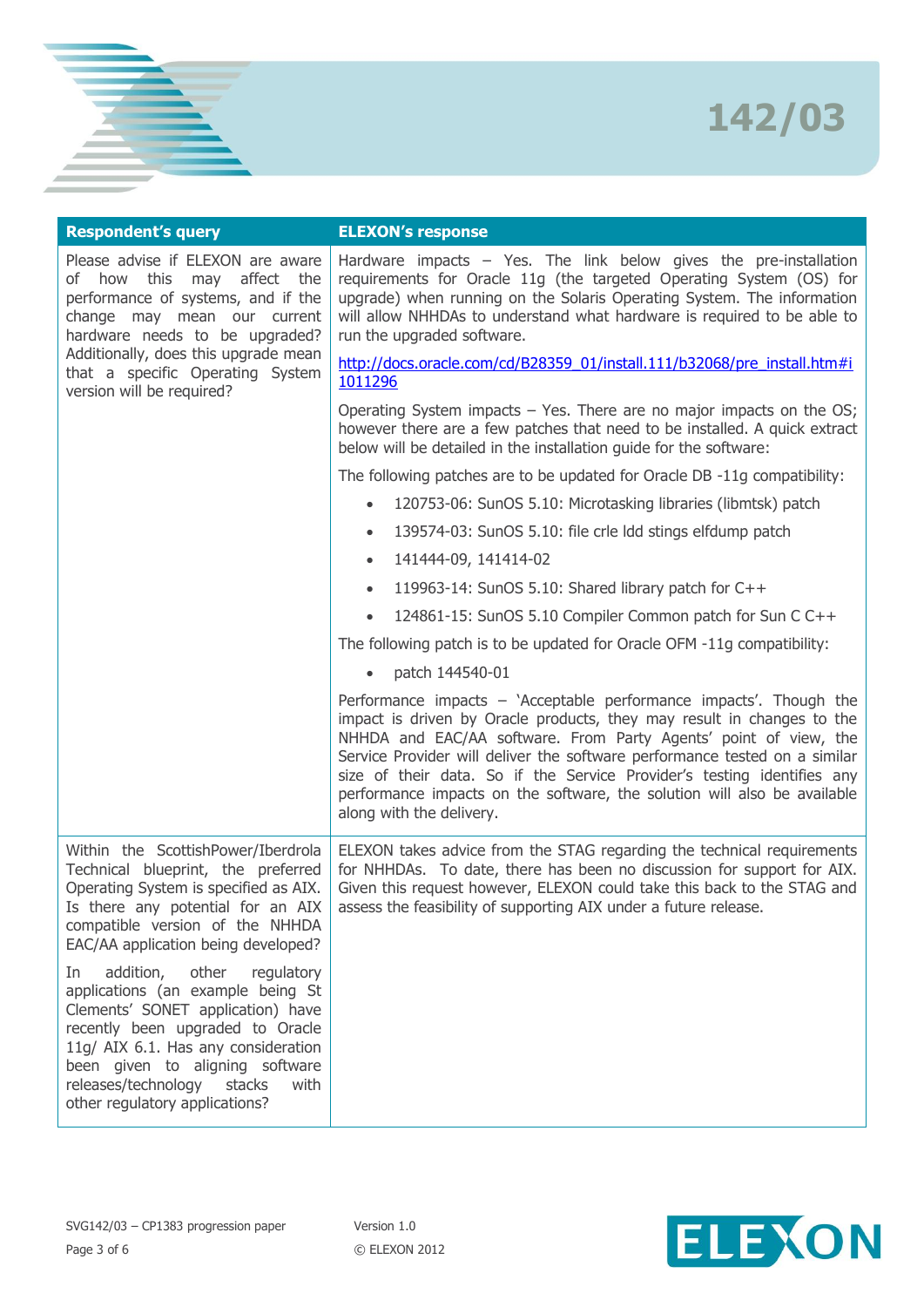

| <b>Respondent's query</b>                                                                                                                                                                                                                                                                                                                                                                                                                              | <b>ELEXON's response</b>                                                            |
|--------------------------------------------------------------------------------------------------------------------------------------------------------------------------------------------------------------------------------------------------------------------------------------------------------------------------------------------------------------------------------------------------------------------------------------------------------|-------------------------------------------------------------------------------------|
| MCS' view is<br>that the<br><b>Siemens</b><br>NHHDA and EACAA systems should<br>be run on Oracle 11.2.0.3 Enterprise<br>Edition 64bit on Solaris. The front<br>end should be upgraded from Oracle<br>10g App Service Forms and Reports<br>to Oracle 11g Weblogic Server<br>(Oracle Fusion Middleware), running<br>Forms and Reports standard edition.<br>Please could you confirm if this is in<br>line with the intention of this Change<br>Proposal? | ELEXON confirmed that what Siemens had stated was entirely in line with<br>this CP. |

#### **3.4 Comments on the proposed redlining**

3.4.1 There is no redlined text attached to this CP as no Category 1 Configurable Items are impacted.

### **4. Intended benefits**

- 4.1 Upgrading the NHHDA and EAC/AA systems to operate under Oracle 11g will ensure compatibility with the latest fully-supported Oracle release. As a consequence, the upgrade will have the following material benefits for both the developer and users of this software:
	- (1) Maintains availability of full vendor support service (i.e. including Error Correction Support) for both the developer and users of the application;
	- (2) Minimises any risk of being unable to take advantage of defect fixes and other enhancements made available by the vendor;
	- (3) Minimises reliance on reduced vendor support service for both developer and users; and
	- (4) Minimises the cost of vendor support for both developer and users.
- 4.2 The upgraded version of the NHHDA and EAC/AA systems will maintain compatibility with the latest fullysupported Oracle Forms release for both server and client components.

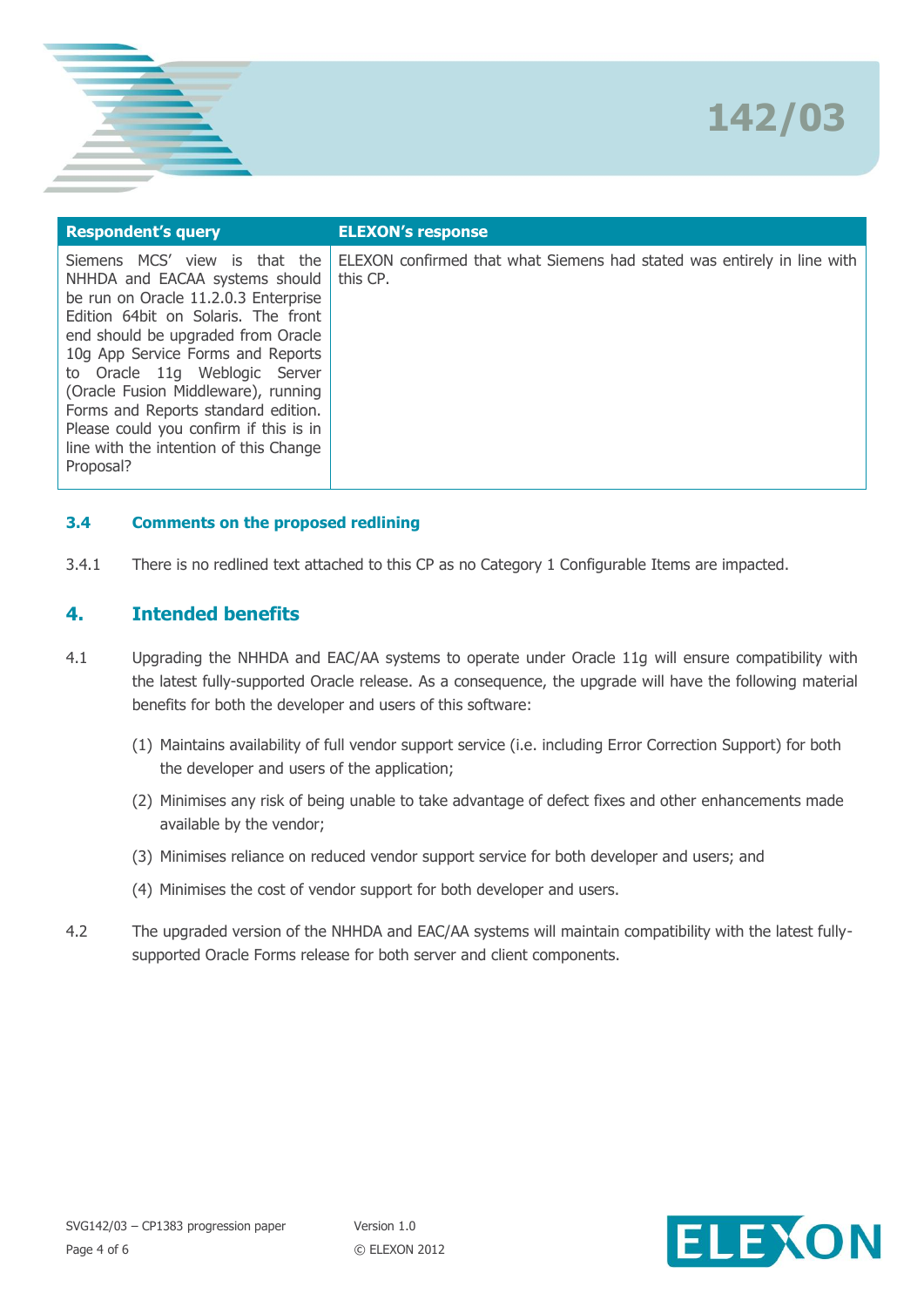**142/03**



# **5. Impacts and costs**

5.1 The following table summarises the ELEXON effort required to implement CP1383 and the impact on market participants. Some respondents have provided confidential cost information.

| <b>Market participant</b>                    | Cost/impact                                                         | <b>Implementation time needed</b>                                                                 |
|----------------------------------------------|---------------------------------------------------------------------|---------------------------------------------------------------------------------------------------|
| <b>ELEXON</b><br>(implementation)            | 20 man days, equating to £4,800.                                    | June 2013 Release is suitable (as<br>long as decision is made and<br>notified by early December). |
| <b>BSC Agent Service</b><br><b>Provider</b>  | £221,000 to test and deliver the new software.                      | June 2013 Release is suitable (as<br>long as decision is made and<br>notified by early December). |
| Data Collectors /<br><b>Data Aggregators</b> | Between 180 - 270 days.                                             | June 2013 Release is suitable (as<br>long as decision is made and<br>notified by early December). |
| <b>Supplier</b>                              | 90 days.<br>The respondent did not provide any cost<br>information. | June 2013 Release is suitable.                                                                    |

5.2 The estimated total central implementation cost for CP1383 is £225,800. The Panel has delegated authority to the SVG to approve CPs where the total central implementation cost is less than £150,000. As the cost of CP1383 is higher, the SVG's Terms of Reference require the SVG to make a recommendation to the Panel on the CP. We will present the SVG's recommendation to the Panel at its next meeting on 13 December 2012.

# **6. Implementation approach**

- 6.1 The majority of respondents agreed that six months' implementation time is adequate to be able to upgrade to the new version fully. However, one respondent has requested an eight-month window.
- 6.2 We appreciate that it may take some Party Agents longer than others to install the software. However, it is not necessary for all Party Agents to be running on the new software simultaneously. The impact is that any Agent not running on the new software would continue to be at risk of having a failure on an unsupported system until they did install the latest Oracle version. The 2013 June Release is the earliest that ELEXON can deliver the new software. Those who are able to upgrade to the software immediately would remove any potential risk straight away in comparison to other parties who may require more time. Therefore we still recommend an Implementation Date of June 2013.
- 6.3 CP1383 would therefore be implemented on 27 June 2013 as part of the June 2013 BSC Systems Release.